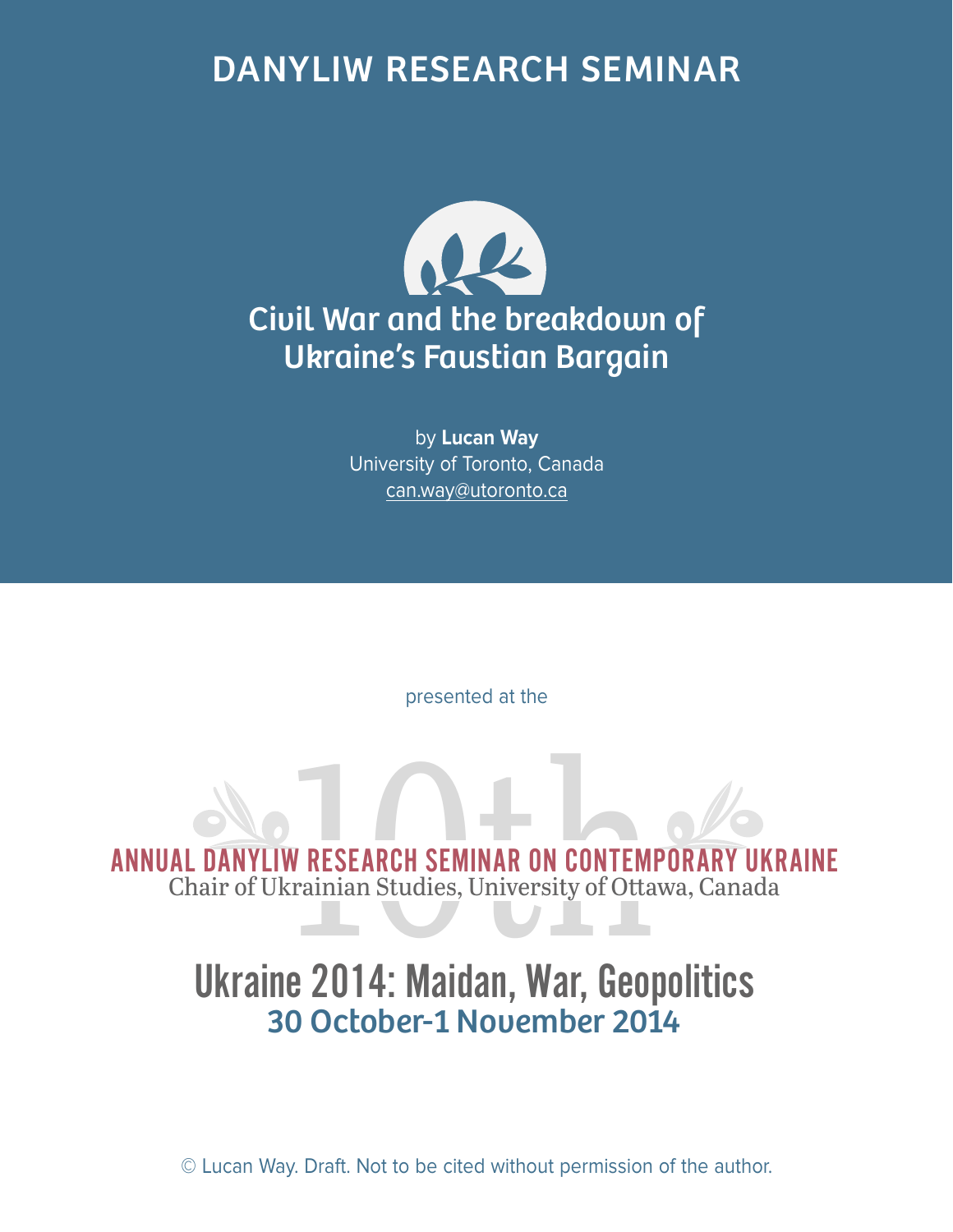Ince the beginning of the war Ukraine in March 2014, media and commentators<br>have focused overwhelmingly on Russia and its role in fomenting the conflict<br>in Ukraine. Such a focus is warranted. There is no denying that absen have focused overwhelmingly on Russia and its role in fomenting the conflict in Ukraine. Such a focus is warranted. There is no denying that absent Putin's aggressive behavior – invading Crimea and supporting separatists in the Donbas –this crisis would almost certainly have remained nonviolent. There is a clear villain in this story. Putin is the villain.

That said, domestic developments in Ukraine played a central role in creating an opening for Putin. In a nutshell, EuroMaidan witnessed the sudden breakdown of Ukraine's Faustian bargain that since 1991 kept Ukraine both whole but also highly corrupt. In brief, despite significant regional differences in Ukraine, unity emerged from what some called a "pact with the devil" made between Ukrainophiles on one side and nomenklatura/oligarchic interests on the other in the early 1990s. Since 1992, eastern interests were given a clear stake in the central government and supported Ukrainian independence; while Ukrainophiles from western Ukraine kept their more radical elements in check and supported the old nomenklatura in exchange for at least a minimal state support for Ukrainian culture, national symbols and language. The pact with the devil in various forms kept peace in Ukraine for a quarter century. This paper provides a brief history of this bargain since Ukrainian independence and how its extraordinary collapse contributed to the start of the civil war in 2014.

The original pact with the devil began with Leonid Kravchuk, who was selected to take charge of the Ukrainian legislature in 1990 after his predecessor left for Moscow. The Communist establishment, which had previously shown little interest in Ukrainian independence, selected Kravchuk because he was of the few members of the political elite who dared debating pro Ukrainian Rukh leaders in public. But instead of combating demands for independence, Kravchuk coopted the message Ukrainian independence. He challenged efforts by Gorbachev to negotiate a new union treaty in 1990 and early 1991. A significant contingent within the Communist leadership adopted the opposition stance that Ukraine was a "resource rich 'colony' of the Soviet center." In the 1991 Presidential election, Kravchuk won in the first round – capturing a plurality of most western oblasts (but not Galicia). Relatively isolated, Ukraine's national democrats were forced to throw their support behind Kravchuk and supported Kravchuk in 1994.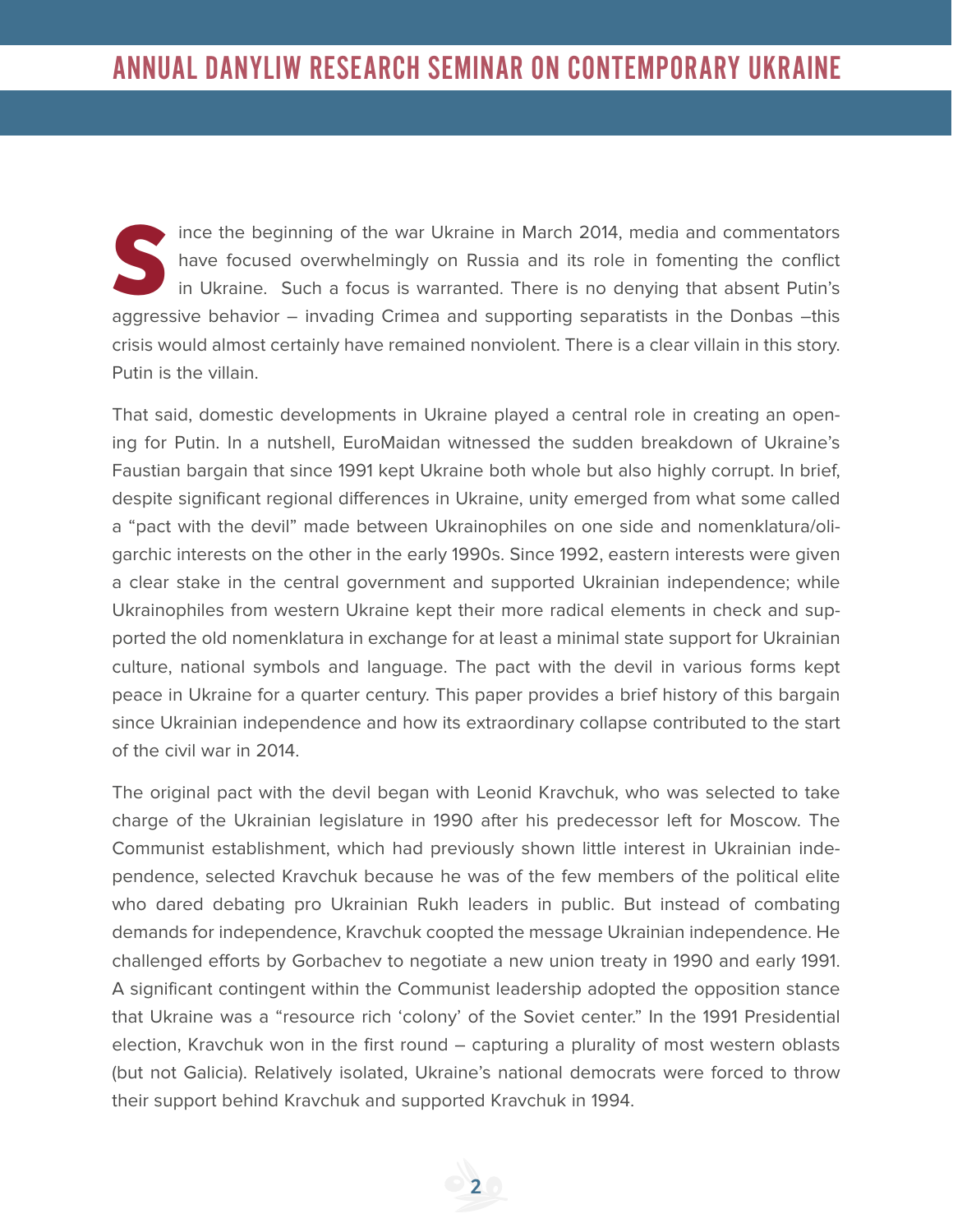In the immediate wake of independence, eastern Ukraine, like today, was initially underrepresented in national politics.The Communist Party had ceased to exist and few organized political forces existed to represent eastern interests. But then, in early 1993, a "powerful strike wave swept through the Donbas" as coal miners, backed by regional leaders demanded regional autonomy, higher wages, and a referendum on early parliamentary and presidential elections. While there was little support in the east for separation from Ukraine, many supported greater autonomy. Donetsk and Luhansk councils voted in favour of regional autonomy in June 1993; while Luhansk voted that Russian should be the official state language alongside Ukrainian. Partly in response, Efim Zvyahilsky, the mayor of Donetsk and the head of one of the largest mines was brought in as acting Prime Minister. Between 1992 and 1994, the Ukrainian government was divided between a Ukrainophile President (Kravchuk) on the one hand and Russophile Prime Ministers from the east (Kuchma, Zvyahilsky) on the other.

The rise of Kuchma in 1994 represented a fundamental reorientation of eastern economic interests away from Russia and towards Ukraine. Kuchma built a coalition of pro Ukrainian nationalists and oligarchic business interests. Kuchma largely abandoned initial plans for closer economic and cultural ties to Russia and pushed for Ukrainian autonomy. Elected on a pro Russian ticket, Kuchma "actually deepen[ed] the 'Western orientation' of Kravchuk." As a result, nationalists, who feared a pro Russian parliament, supported Kuchma's efforts to strengthen the Presidency. While initially pro Russian, powerful business interests became open to Ukrainophile views by the late 1990s. The rise of large financial-industrialists in Russia in the mid 1990s generated fear among many in Ukraine's economic elite that Russians would use their much greater access to wealth to grab valuable properties and out-compete Ukrainians in such vulnerable sectors as banking and finance. As Andrew Wilson notes, the eastern industrial elite began "to realize the new Ukrainian state could make them very rich indeed".

At the same time, Ukrainophile forces demonstrated an acute awareness of the need to avoid alienating pro Russian forces in the 2000s. Thus, while Yushchenko's Our Ukraine, included several radical nationalists in its ranks, the movement strenuously avoided using nationalist symbols during the Orange Revolution. Most critically (and in contrast to EuroMaidan) pro Orange forces refrained from seizing power unilaterally.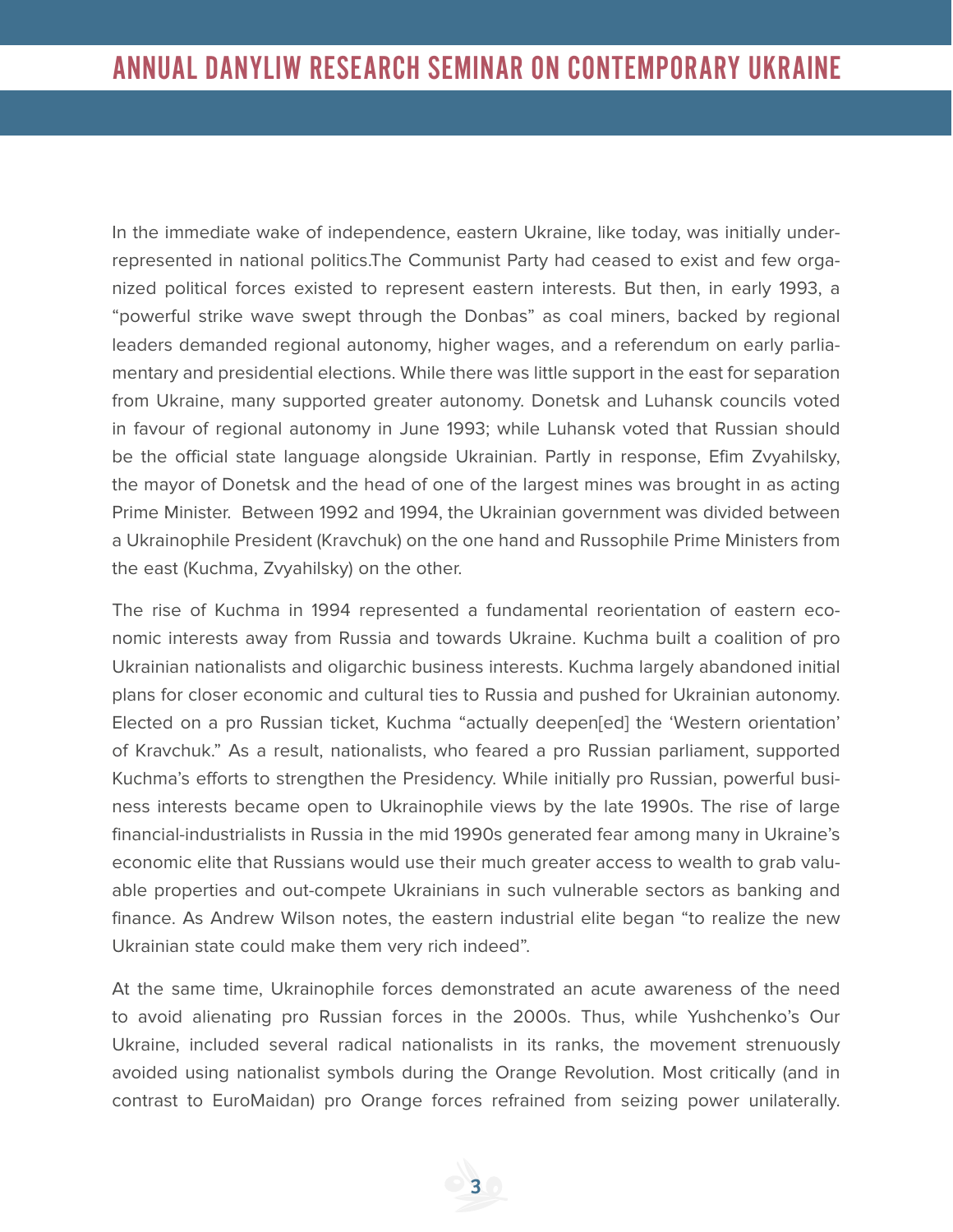While Yushchenko initially had himself sworn in as President a day after protests began in November 2004, pro Orange forces backed off for fear of sparking regional tensions. Yuri Lutsenko noted that an immediate seizure of power "would have been interpreted by the east as an aggressive seizure of Kyiv by western Ukrainians…Political reform [reducing the power of the President] saved Ukraine." According to Taras Stetskiv, "fear of splitting Ukraine" dissuaded activists from seizing power and encouraged them to negotiate a settlement with Kuchma forces. It is worth remembering such fears when considering events in 2014.

The Orange Revolution marked a sharp shift in representation of Eastern interests. Under Kuchma, the east had divided among a loose collection of parties and non-party politicians. The Orange Revolution united this electorate into the Party of Regions. During the 2004 electoral campaign, in the words of the Kyiv analyst Oleksii Haran, the government's "main strategy was to present Yushchenko as a radical nationalist who would 'oppress" the Russian-speaking population, whereas Viktor Yanukovych … was portrayed as a friend to Russia". Such polarizing, anti Ukrainian rhetoric failed to undermine support for Yushchenko, but it did consolidate support for Yanukovych in the east. In the third round of the 2004 elections, Yanukovych garnered 77 percent of the vote in the east and a respectable 44 percent overall. This seems to have benefitted his party enormously in subsequent years. Thus, while the Party of Regions (together with other pro Kuchma parties) managed to obtain just 17 percent of the vote in the east in 2002, his party had the support of close to 60 percent in 2006 and 2007 (see table 1). Such reliance on eastern support explains why party leaders, who were largely non-ideological, repeatedly pursued pro Russian cultural policies. Thus, according to leaked American Embassy cables, Party officials felt they had to "talk about NATO membership and Russian language" in order to win parliamentary elections and worried that if the party ceased to advocate for Russian issues, it would "sink into oblivion."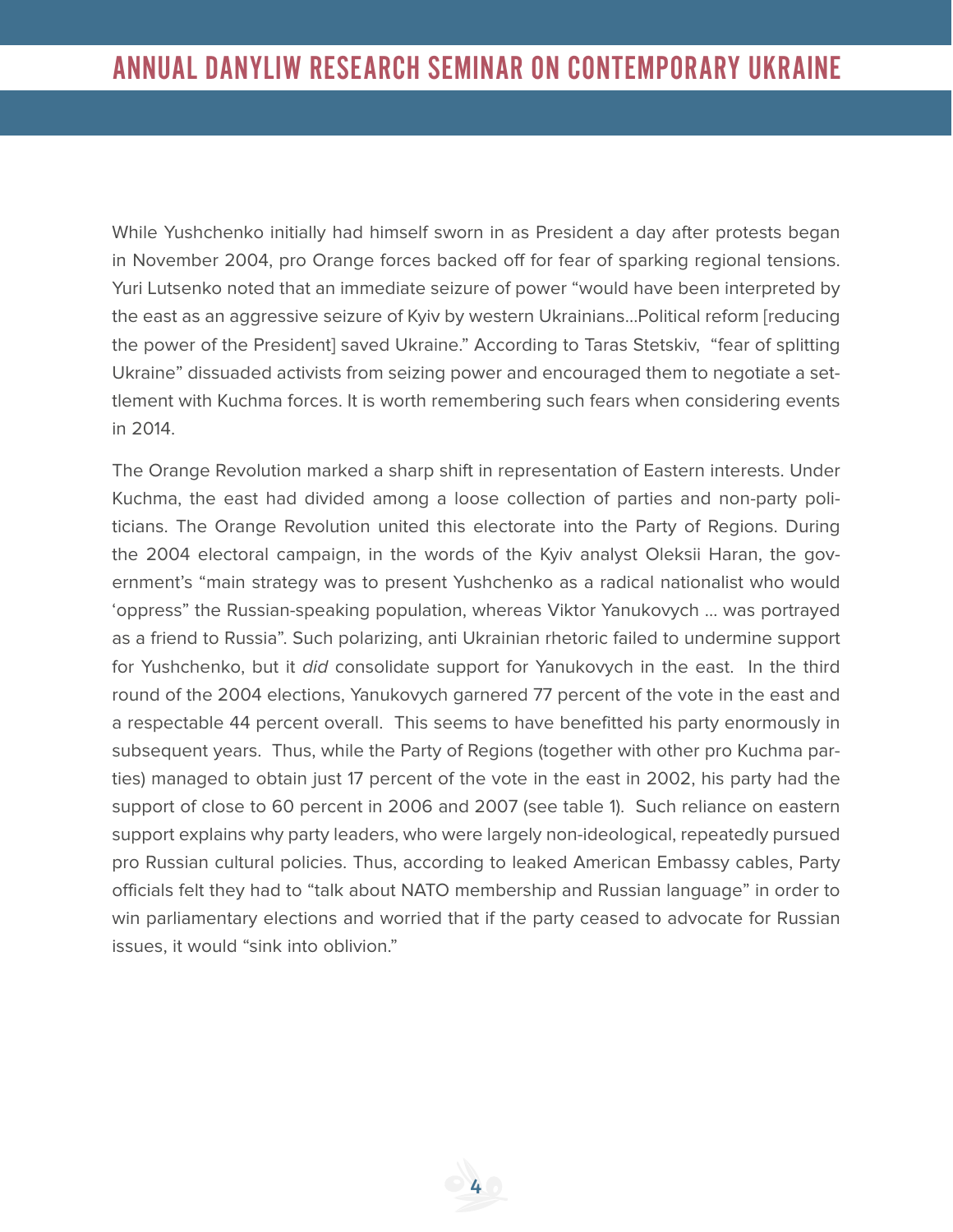## Table 1

| Share of party vote by region 2002-2007 |            |            |                       |             |             |             |
|-----------------------------------------|------------|------------|-----------------------|-------------|-------------|-------------|
| 2002 Parliamentary Election (PR only)   |            |            |                       |             |             |             |
|                                         | <b>KPU</b> | Zaedu      | <b>SDPU</b>           | Our Ukraine | Batkivshina | <b>SPU</b>  |
| East                                    | 32%        | 17%        | 9%                    | 6%          | 2%          | $4\%$       |
| Center                                  | 15%        | 9%         | 4%                    | 24%         | 10%         | 15%         |
| West                                    | $5\%$      | 6%         | $4\%$                 | 56%         | 13%         | 3%          |
| Galicia                                 | 2%         | 3%         | $2\%$                 | 68%         | 16%         | $1\%$       |
| Total:                                  | 20.9%      | 12.2%      | 6.5%                  | 24.5%       | 7.5%        | 7.2%        |
|                                         |            |            |                       |             |             |             |
| <b>2006 Parliamentary Election</b>      |            |            |                       |             |             |             |
|                                         | PoR        | <b>KPU</b> | Batkivshina           | Our Ukraine | <b>SPU</b>  |             |
| East                                    | 58%        | 4%         | 9%                    | $5\%$       | 3%          |             |
| Center                                  | 13%        | 4%         | 35%                   | 15%         | 10%         |             |
| West                                    | 6%         | $1\%$      | 33%                   | 31%         | 3%          |             |
| Galicia                                 | 3%         | $1\%$      | 33%                   | 39%         | 3%          |             |
| <b>Total</b>                            | 32.2%      | 3.7%       | 22.3%                 | $14.0\%$    | 5.7%        |             |
|                                         |            |            |                       |             |             |             |
| <b>2007 Parliamentary Election</b>      |            |            |                       |             |             |             |
|                                         | PoR        | <b>KPU</b> | SPU (fails to get in) | Batkivshina | Our Ukraine | Litvin Bloc |
| East                                    | 59%        | $7\%$      | 4%                    | 12%         | $5\%$       | $4\%$       |
| Center                                  | 18%        | 5%         | $3\%$                 | 45%         | 16%         | 5%          |
| West                                    | 8%         | 2%         | $2\%$                 | 49%         | 29%         | 3%          |
| Galicia                                 | 4%         | $1\%$      | $1\%$                 | 51%         | 36%         | $1\%$       |
| Total:                                  | 34.4%      | 5.5%       | 2.9%                  | 30.7%       | 14.5%       | $4.0\%$     |
| Source: Calculated from cvk.gov.ua      |            |            |                       |             |             |             |

The party, which encompassed Ukraine's richest oligarchs, used this regional identity more or less to dress up the real purpose of the party – which was to make money for its members. At the center of this party was Rinat Akhmetov, worth billions of dollars, who was a key backer of Yanukovych in the 1990s. In 2010, Yanukovych won relatively free and fair elections and quickly monopolized control over the country. With a well organized party, massive industrial wealth, and solid control over almost half of the country, the Party was hard to beat.

Yet, the party collapsed utterly in 2014. After Yanukovych reversed course and refused to sign the European association agreement in late November 2013, protests exploded in central and western Ukraine. The protests would likely have died down had Yanukovych not engaged in a series of violent but ultimately half hearted attempts to suppress protests that only enflamed pro western passions further. Then, in late February, government snip-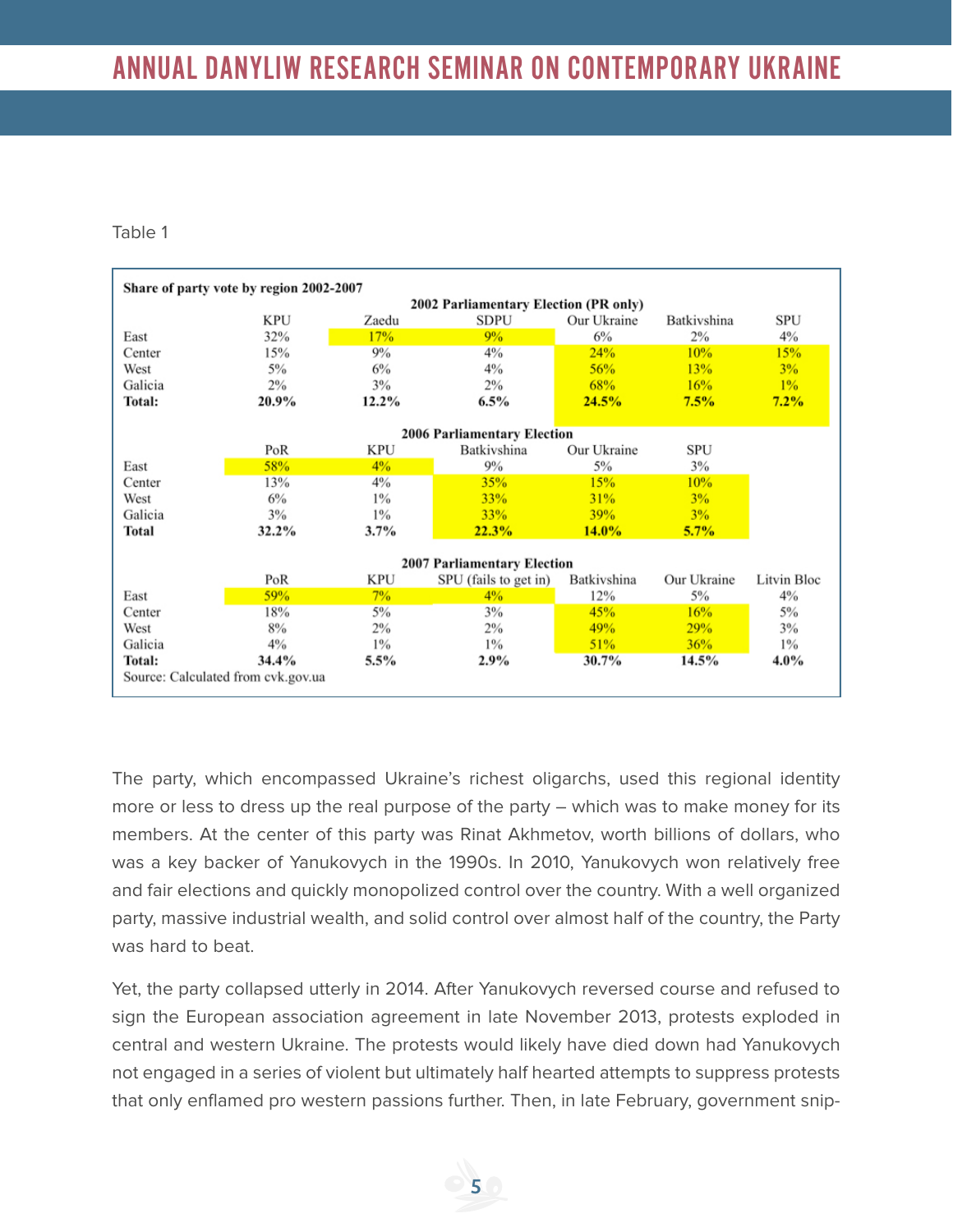ers opened fire on crowds in the center of the capital city in broad daylight. Party members immediately distanced themselves from these actions – including the pro government Mayor of Kyiv, who publicly resigned exclaiming that "no power is worth human sacrifice." Hardly paragons of virtue, these leaders had no desire to suffer the sanctions that would come down on them for taking part. As a result, the party came apart at the seams and Yanukovych was forced to flee the country.

After that, party officials declaimed Yanukovych and the repression. Yet, the party essentially ceased to function. For the first time since independence, there was no legitimate force in the east that could effectively counter Russian incursions. The situation was made all the worse by the Ukrainian government's tragic failure to include any major pro Russian figures in the central government. The sudden collapse of the Yanukovych regime in late February had a catastrophic effect on the eastern population's trust in the government in Kyiv. Thus, according to polls taken in April by the Kyiv International Institute of Sociology, 70 percent of residents in Donetsk and Luhansk viewed the government as illegal. While this certainly did not make civil war inevitable, it clearly made it much more unlikely.

How much of this is the fault of EuroMaidan forces? On the one hand, it is hard to blame the protestors in 2013/2014 for the failure of negotiations. Yanukovych in 2014 was initially much less willing to negotiate than was Yanukovych in 2004 (under Kuchma's influence). The resort to large-scale violence in February certainly made such negotiation much, much harder. Furthermore, it is hard to blame Euromaidan forces for the sudden collapse of the Yanukovych administration.

On the other hand, there was a lot that the opposition did to make the situation much worse. First, the widespread use of highly divisive nationalist symbols during protests marked a stark contrast to the Orange Revolution. As many noted at the time, this such use of symbols played into Putin's hands. Simultaneously, protestors and the West almost completely refused to recognize that the protests did not represent the whole country. This almost certainly contributed by the post February 21 government not to reach out to pro Russian forces and the catastrophic decision to give the extremist Svoboda party major ministries in the first Cabinet following Yanukovych's exit. In fact, the Ukrainian government in the spring of 2014 was remarkably moderate. However, these actions contrib